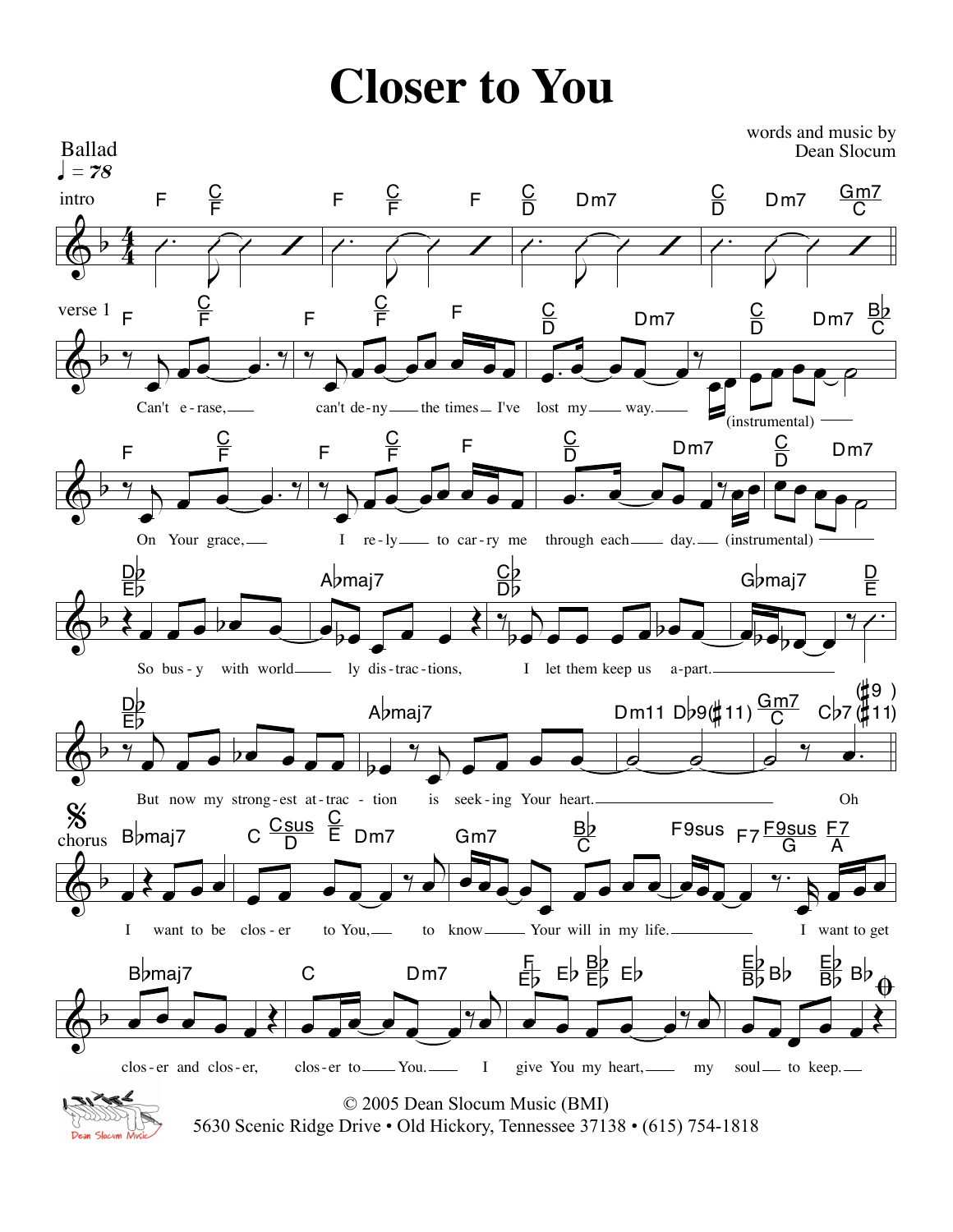Closer to You p.2